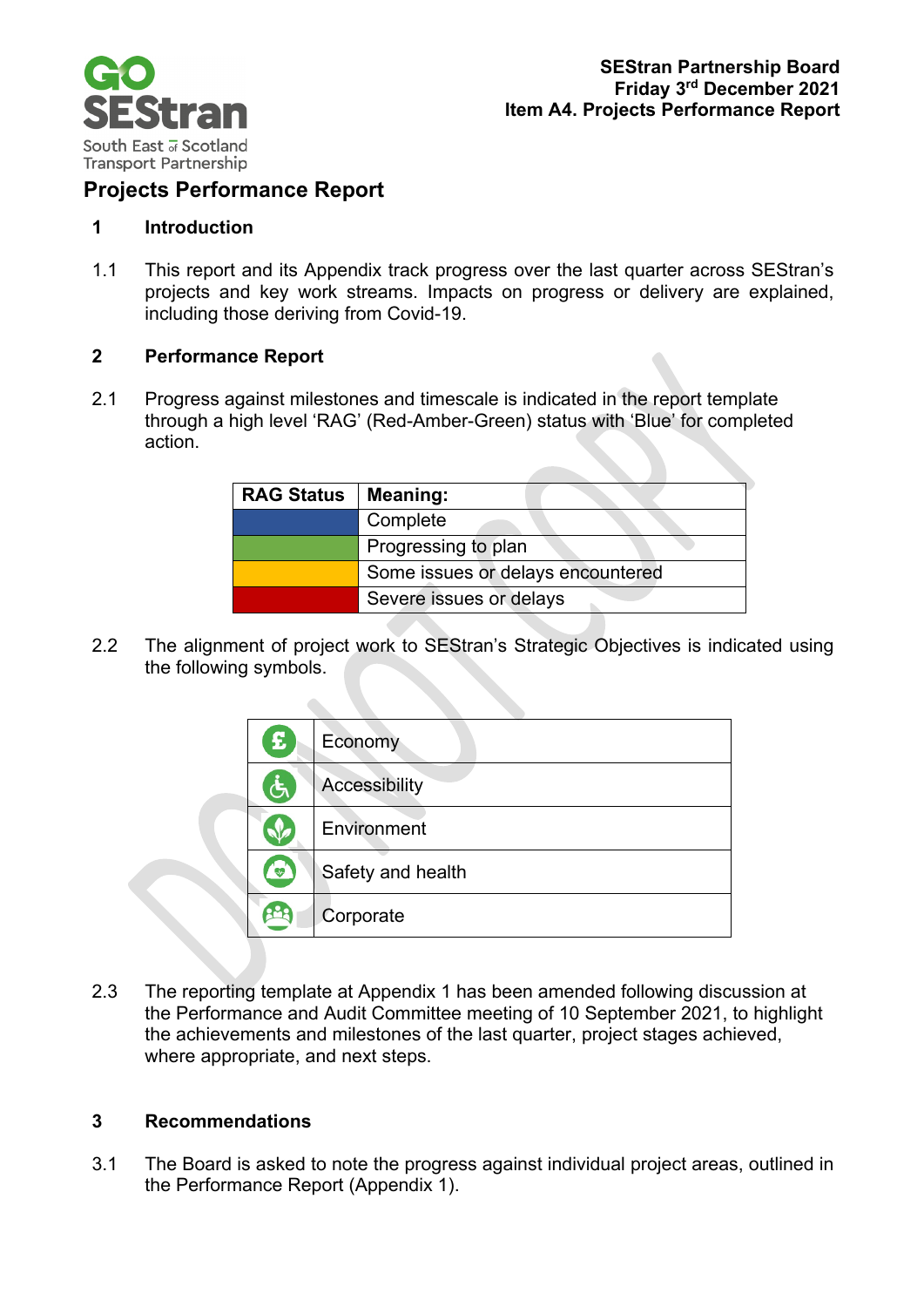Anna Herriman Senior Partnership Manager November 2021

## **Appendices**

Appendix 1 Projects Performance Report November 2021

| <b>Policy Implications</b>         | Outlined project work contributes to the objectives<br>identified within SEStran Regional Transport Strategy.                                                                                                                 |
|------------------------------------|-------------------------------------------------------------------------------------------------------------------------------------------------------------------------------------------------------------------------------|
| <b>Financial Implications</b>      | All project work is delivered from within confirmed budgets.                                                                                                                                                                  |
| <b>Equalities Implications</b>     | There are no adverse equalities implications arising from<br>SEStran projects. A number of projects actively work to<br>reduce inequalities.                                                                                  |
| <b>Climate Change Implications</b> | There are no negative climate change implications arising<br>from SEStran projects. A number of projects actively work<br>to tackle climate change through creation of, or support<br>for more sustainable transport options. |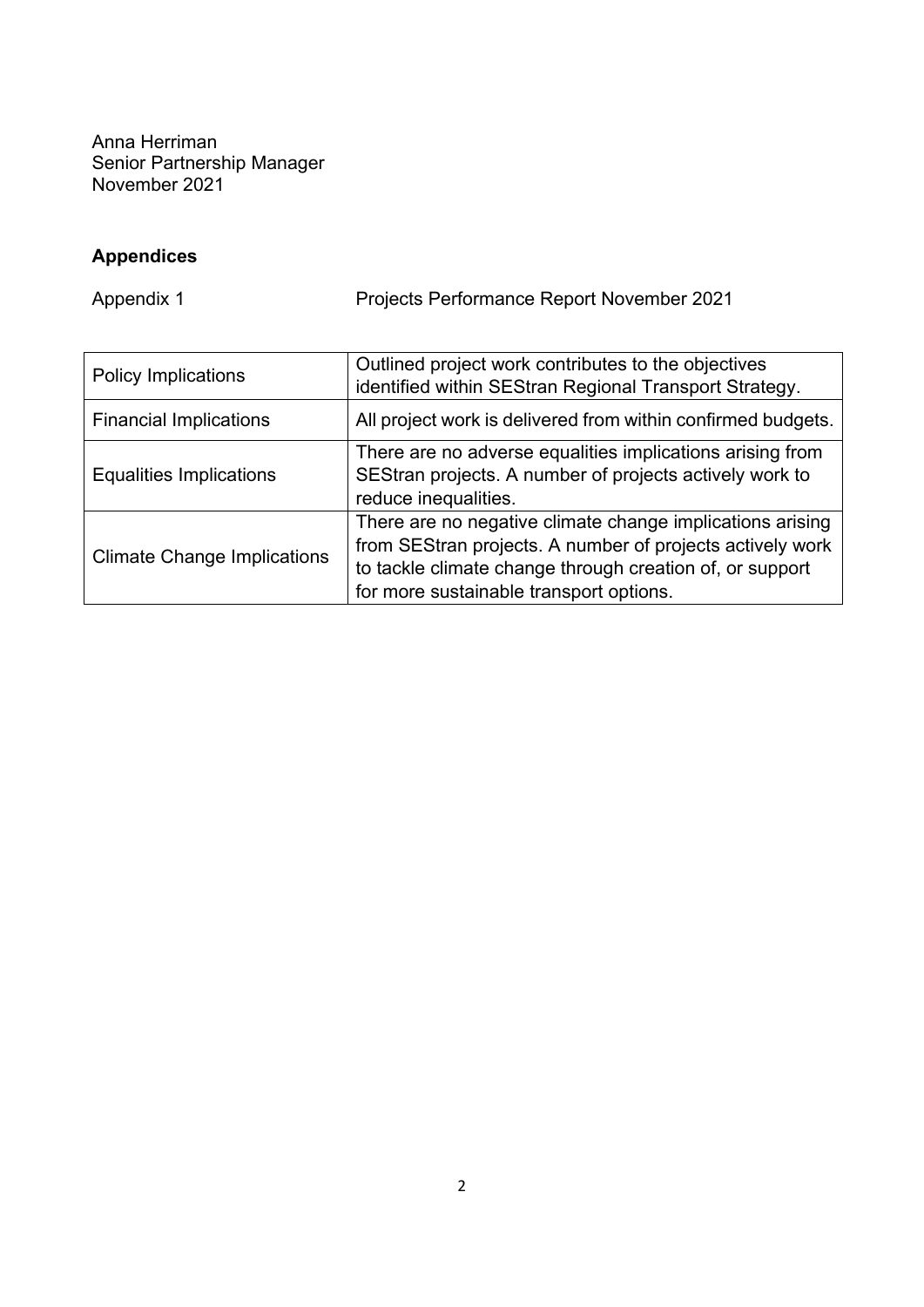Appendix 1

# **SEStran Projects Performance November 2021**

## **Table of Contents**

| 1.  |  |
|-----|--|
| 1.1 |  |
|     |  |
|     |  |
| 2.  |  |
|     |  |
|     |  |
|     |  |
|     |  |
| 3.  |  |
| 3.1 |  |
| 3.2 |  |
| 3.3 |  |
| 3.4 |  |
| 3.5 |  |
| 4.  |  |
|     |  |
| 5.  |  |
|     |  |
|     |  |
|     |  |
|     |  |
|     |  |
|     |  |
| 6.  |  |
|     |  |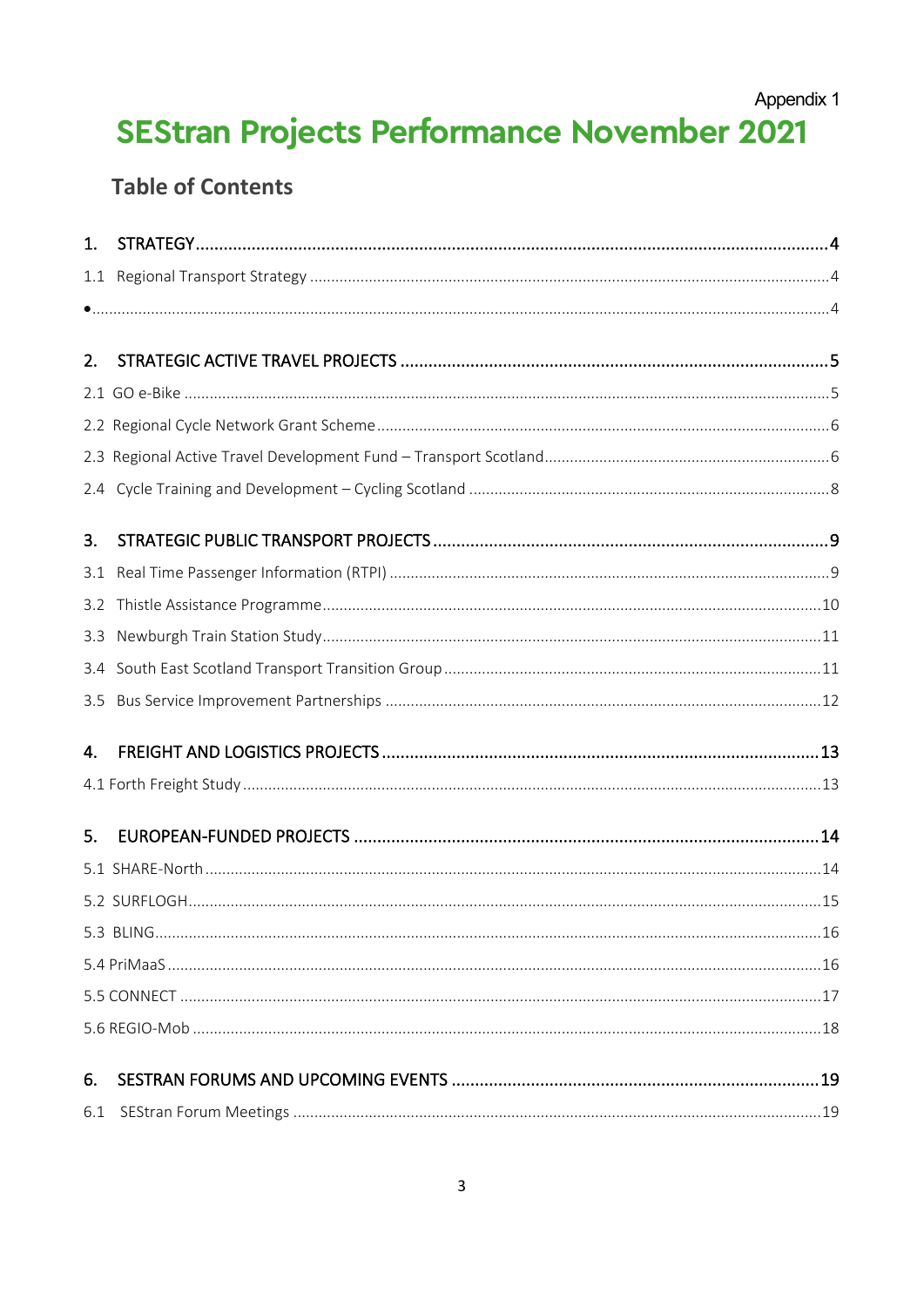## <span id="page-3-0"></span>**1. Strategy**

### <span id="page-3-1"></span>1.1 Regional Transport Strategy

Start date: November 2020 Initial completion date: March 2022 Expected completion date: March 2022

## Overall project progress: On track

Project description: A new Regional Transport Strategy (RTS) to cover the period up to 2035 will align to the National Transport Strategy 2, National Planning Framework 4, Climate Change (Scotland) Act 2019, as well as regional spatial and economic strategies under development across the SEStran area.

SEStran's first RTS was approved in March 2007 to cover the period from 2008 until 2023. The strategy was refreshed in August 2015 to cover the period until 2025. In addition to a new policy context the new RTS takes account of potential impacts for future travel demand, behaviour and the transport system resulting from Covid-19.

#### *Project Development:*

#### • Last quarter *On track*

 The last quarter has focussed on finalising specific stages of the draft RTS development following the required Scottish Transport Appraisal Guidance (STAG) process. Progress:

- Initial Options Appraisal process was completed
- Three steering group sessions were held
- The SEA and EqIA processes were progressed to draft RTS stage
- The development of a draft RTS was completed and presented to the Partnership Board on 29 October 2021
- The SEA report was sent to statutory consultation agencies on 8 November.
- Statutory consultation on the draft RTS commenced on 05 November (due to conclude on 11 February 2022)
- <span id="page-3-2"></span>• Stages Achieved *On track*
	- Completion of the draft RTS
	- Commencement of the statutory consultation
	- Next Steps *On track*
		- Engagement with key stakeholders on draft RTS
		- Consider comments made during consultation
		- Amend the draft RTS and report to the Partnership Board with Final RTS
		- Submit Final RTS to Scottish Ministers for approval

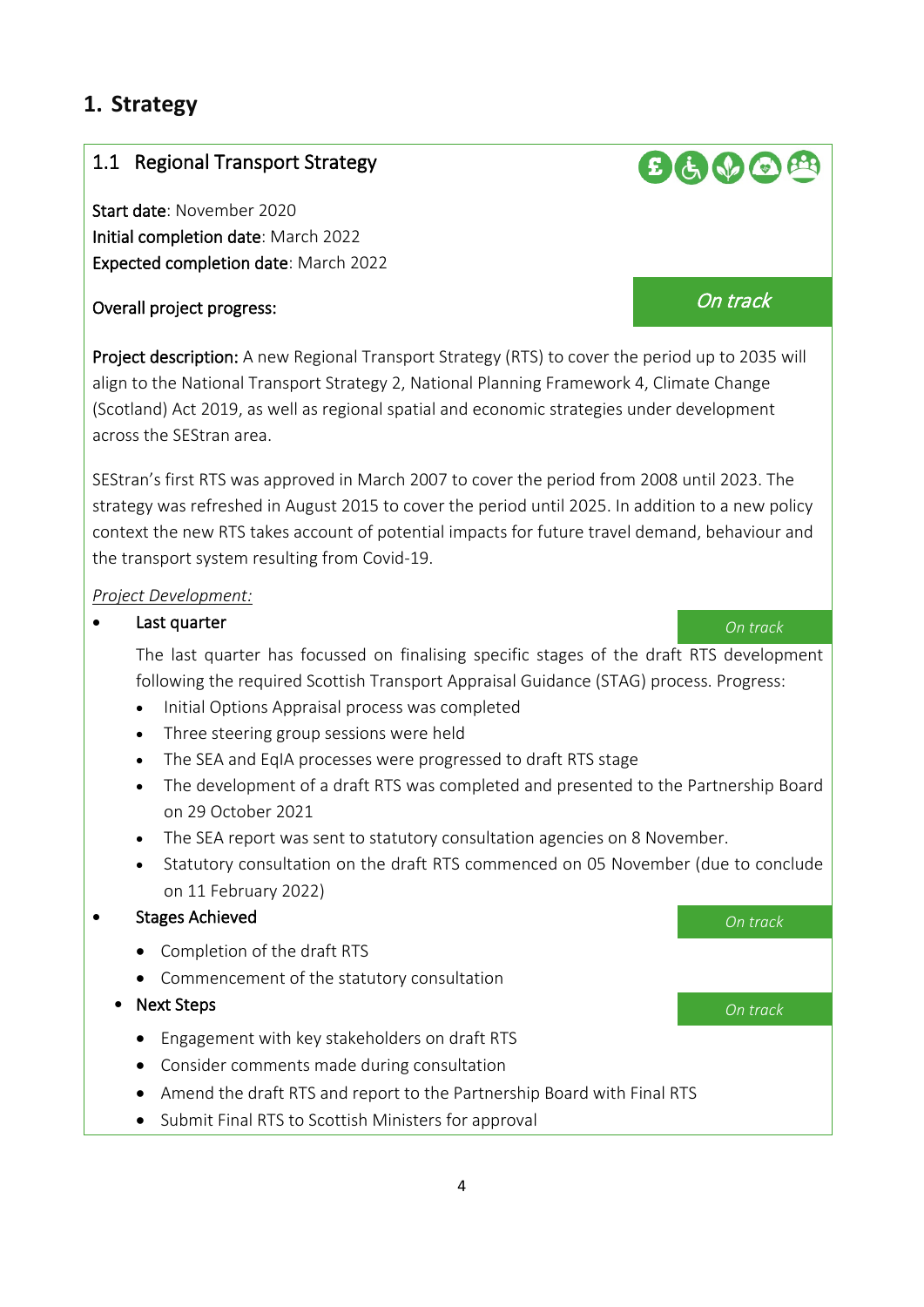## <span id="page-4-0"></span>**2. Strategic Active Travel Projects**

#### <span id="page-4-1"></span>**2.1 GO e-Bike**

Start date: April 2018 Initial completion date: ongoing programme Expected completion date: ongoing programme subject to funding

## Overall project progress: In progress and the set of the set of the set of the set of the set of the set of the set of the set of the set of the set of the set of the set of the set of the set of the set of the set of the

Project description: GO e-Bike, the regional bike-sharing scheme launched in 2018, aims to increase the visibility of e-bikes and increase access to e-bike use within community hubs or community groups in the region. The project began with a contribution from SHARE-North to the four GO e-Bike hubs in St Andrews, Buckhaven, West Lothian and Falkirk which remain active. In 2018 SEStran secured funding from the Low Carbon Travel and Transport (LCTT) Fund and Transport Scotland (TS) to expand GO e-Bike to six further hubs / locations. The latest are Bewegen GO e-Bike hire stations in East Lothian and Midlothian. Expanding to e-cargo bikes for shared use or hire is the latest phase of Go-Bike. SEStran has worked with Transport Scotland to support Cargo Bike Movement (CBM) developing a community hub in south Edinburgh. This promotes cargo bikes as a fairer, healthier and greener alternative to carbon-emitting vehicles for delivery of goods and for individuals and families. Go e-Bike has provided two e-cargo bikes.

#### *Project Development:*

#### **Last quarter In progress**

- Ongoing discussion with Bewegen on expansion opportunities.
- Total of 183 rides recorded on Bewegen system in last three months.
- Fleet from Tweed valley involved in COP26 side event with 50 delegates from USA.
- CBM hub Q2 review meeting. CBM supported with cargo bike training sessions.

#### • Stages achieved *On track*

- All planned hubs operational (May 2021)
- LCTT funding fully maximised with 6 new hubs.
- Quarters one and two claims and reporting completed for CBM.

#### • Next steps *In progress*

- Relocation of Jarnac bikes complementing redevelopment at the court.
- The final report to LCTT and Transport Scotland is to be completed by the end of the year.
- Work with partners to promote scheme in East & Midlothian, enhancing the system website with route suggestion in the area.
- Supporting CBM with business plan development and funding sources for next year.
- Planning for activities of all hubs in 2022/23.

 $B$  the  $O$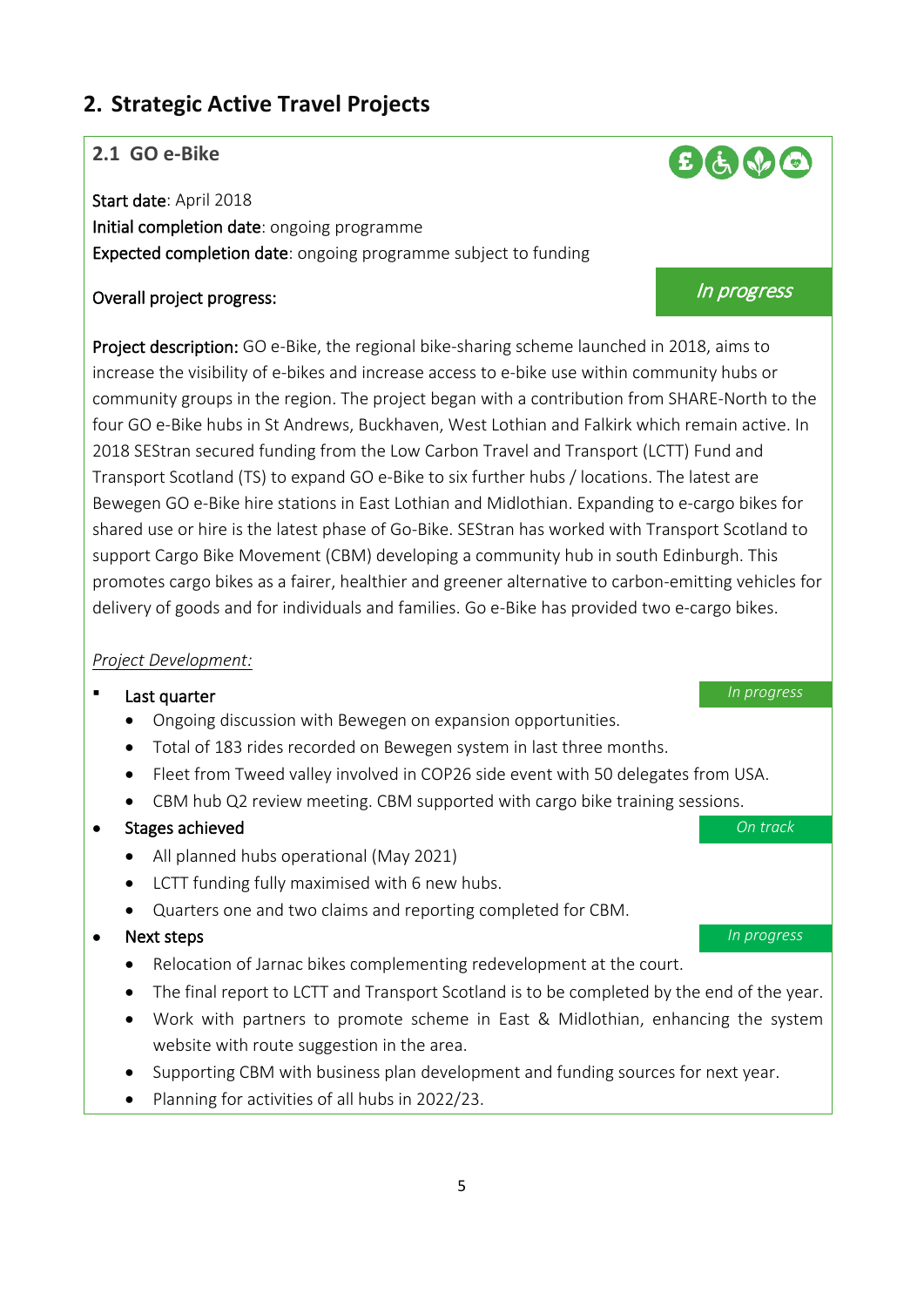### <span id="page-5-0"></span>**2.2 Regional Cycle Network Grant Scheme**

Start date: April 2014 Initial completion date: ongoing programme Expected completion date: ongoing programme subject to funding

## Overall project progress: In progress and the set of the set of the set of the set of the set of the set of the set of the set of the set of the set of the set of the set of the set of the set of the set of the set of the

Project description: Provided through a partnership between Sustrans Scotland and SEStran, the Regional Cycle Network Grant Scheme delivers an annually agreed set of improvements to the cross-boundary utility routes.

*Project Development:*

- Edinburgh BioQuarter *Delayed*
- SEStran Strategic Network *In progress*
	- Last Quarter: In order to maximise investment in the Strategic Network, funding will be complement the Regional Active Travel Fund and activity (described below).

## <span id="page-5-1"></span>**2.3 Regional Active Travel Development Fund – Transport Scotland**

Start date: Financial year 2021/22 Initial completion date: March 2022 Expected completion date: March 2022

## **Overall project progress:** In Progress and Coverall project progress and In Progress and In Progress and In Progress

Project description: The Regional Active Travel Development Fund was established between Transport Scotland and the Regional Transport Partnerships in 2018/19 and allows for an annual award for delivery of agreed project work. SEStran's proposal for projects in 2021/22 to Transport Scotland has been awarded up to £250,000 for this fourth year of funding. With agreement of Transport Scotland, a number of 2020/21 projects have been continued into 2021/22 as a result of COVID-19.

- Project 1: Attitudinal Survey *In progress*
	- **Last quarter:**
	- Review of pulse surveys informed next stage of discussion with quantitative and qualitative groups.
	- Survey for population group was compiled in September for distribution.

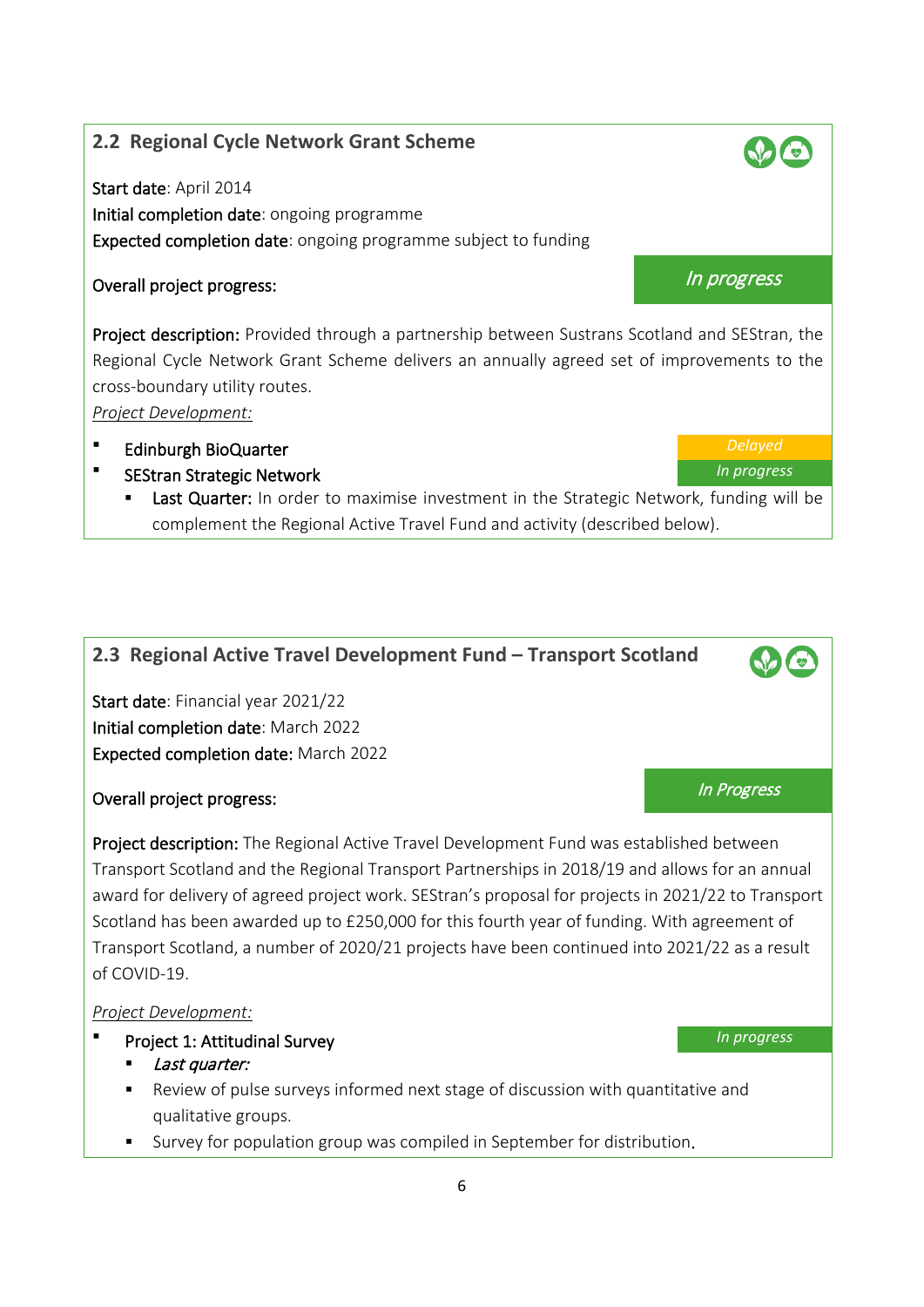## Stages achieved: **Population survey 1 & 2 complete (September 2020, February 2021)**  Qualitative panel session 1 complete (March 2021) Third population survey compiled and distributed to participants (September 2021) Guideline produced for next qualitative panel session (October 2021). **Next steps:** Review of population survey results in November. Results from panels expected by end of November. Project 2: 'Do The Ride Thing' Awareness Campaign **Interval 2. In progress** • Last quarter: • On street and out-of -home marketing caried out across locations in the region. • Stages achieved: • Initial social media and online campaign presence complete (June 2021) • OOH campaign complete (September 2021) • Next steps: • Results expected by end of November from on-street marketing stage. Project 3: SEStran Strategic Network *In progress* • Last quarter: • ARUP were awarded a contract for the delivery of a package of feasibility routes and engagement with stakeholders and the communities involved. • West Lothian route development has advanced to concept drawings • Falkirk route development has completed initial stakeholder engagement and consultants

- Agreement has been reached to progress work in the Scottish Borders.
- All progress of routes is being updated to online engagement rooms.
- Stages achieved:

have completed site visits.

- Stakeholder engagement in West Lothian and Falkirk.
- Concept route plans developed for West Lothian route.
- Next steps:
- West Lothian route drawings will be shared on virtual engagement rooms by end of November.
- Development of other routes will continue in similar stages.
- Behaviour change tool is being developed to complement development and implementation of Strategic network.
- Project 4: East Fife Mobility Hub Integration and Last Mile Logistics Feasibility *Complete*

• Last quarter: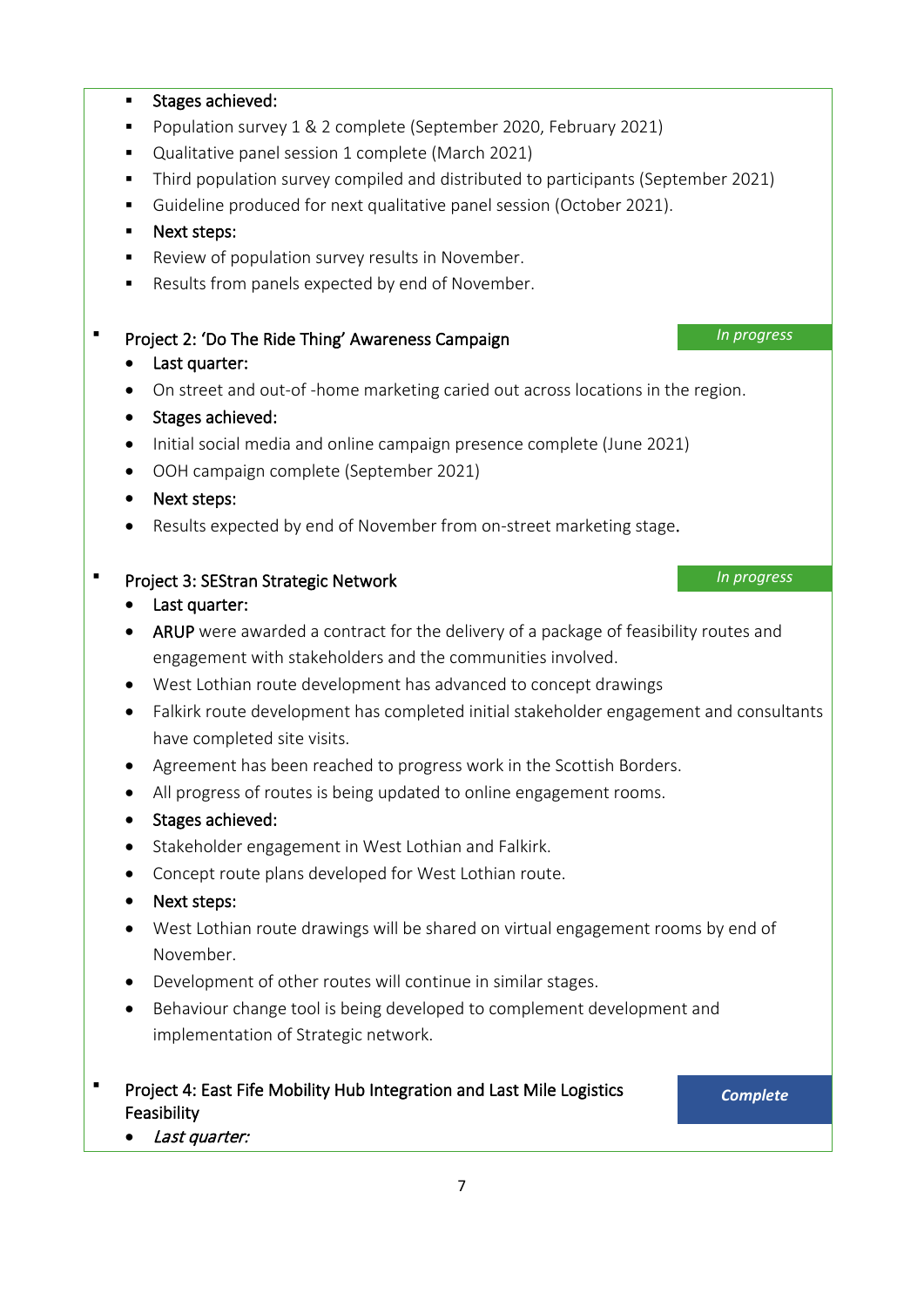- The study commissioned by SEStran, and awarded to Steer (working with Jacobs and CoMoUK) has been completed. The study provides an assessment of feasibility and potential business cases for Mobility Hubs in east Fife, at St Andrews, Leuchars, Levenmouth and Cameron Bridge. Findings have been reported to Fife Council and SEStran, and are being considered alongside the Levenmouth Reconnected programme. Total award £80,000.
- Stages achieved:
- Brief developed
- Consultant appointed
- Draft report shared
- Next steps:
- Follow up meeting to be arranged with Fife Council to explore next steps for developing Mobility Hubs in East Fife

#### <span id="page-7-0"></span>**2.4 Cycle Training and Development – Cycling Scotland**

Start date: core workstream Initial completion date: ongoing Expected completion date: ongoing

## **Overall progress:** In Progress:

Project description: This workstream is made possible through a partnership arrangement with Cycling Scotland, and supports the delivery of Bikeability Scotland National Standard cycle training delivered by local authority Bikeability coordinators. It promotes, encourages and develops cycle training opportunities across SEStran projects.

- Bikeability Scotland *In progress*
	- Last quarter: Delivery across the region is progressing however there are areas where capacity to support delivery is limited as a result of restrictions in place around external staff delivering training for schools as well as availability of local authority staff to coordinate the programme.
	- Support Plus Funding expressions of interest have been received from all relevant LAs and applications have been approved for most in the region to enable delivery to continue in the year ahead.
	- Bikeability Scotland awards have been handed out and due to announced in late November. Awards went to Schools and instructors in Edinburgh, West Lothian, East Lothian and Clackmannanshire.
	- Next steps: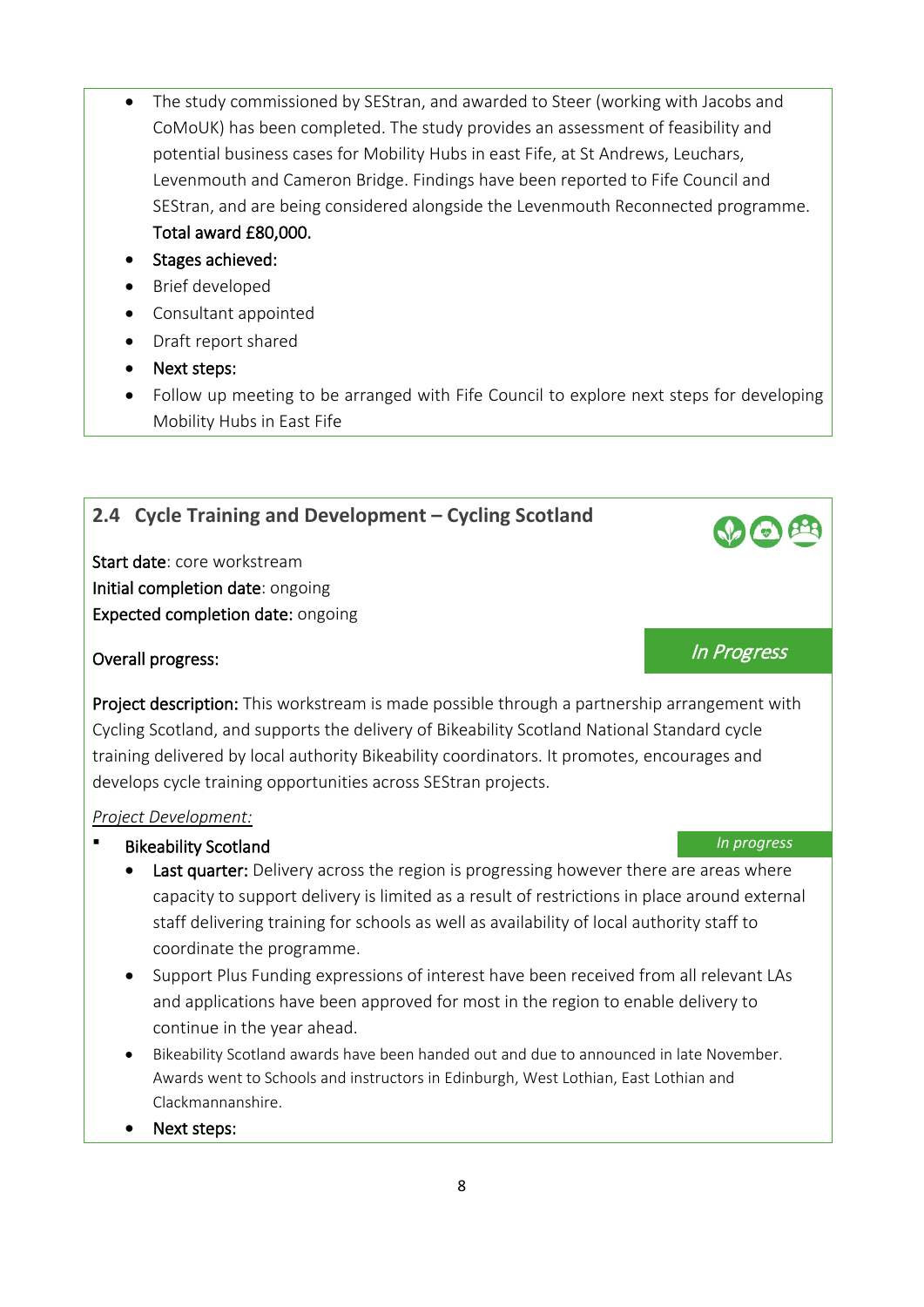- Support will continue with targeted additional support for those areas currently without coordination.
- Mid-year data returns will be sent out and review meetings set-up with all eight LA coordinators.
- GO e-Bike cycle training *In progress*
	- Last quarter: Training is offered to all hubs as they are completed and as part of ongoing development plans.
	- **Next steps:**
	- Explore options for tying in training offers with Go e-bike hire schemes.
- Adult and Family Cycle Training *In progress* 
	- Last quarter: Essential Cycling Skills night riding sessions are being piloted in Edinburgh with potential to make available more widely. A series of Absolute Beginner sessions has been made available in the Edinburgh region for the purpose of evaluation.
	- Next steps:
	- Evaluate ECS night riding sessions.
	- CPD session for eight Cycling Scotland tutors with support from Cargo Bike Movement.

## <span id="page-8-0"></span>**3. Strategic Public Transport Projects**

#### <span id="page-8-1"></span>**3.1 Real Time Passenger Information (RTPI)**

Start date: 2010 Initial completion date: ongoing workstream Expected completion date: ongoing workstream

## **Overall progress:** In Progress: In Progress and Intervention of the *In Progress*

Project description: SEStran began implementing a region wide network of RTPI screens, providing bus timetable information to make bus travel more predictable and reliable. Since 2010, SEStran has worked with partners to build up a comprehensive network of over 200 screens in travel hubs such as railway stations, park and choose / ride sites, hospitals, colleges, universities, shopping centres and large employer hubs. More recently SEStran has worked with the City of Edinburgh Council to support a move towards a new, common Content Management System that will improve the information provided in the public facing regional screen network incorporating Lothian Buses information.

#### *Project Development:*

Last quarter: *In progress*

 $E$   $\bigoplus$   $\bigoplus$   $E$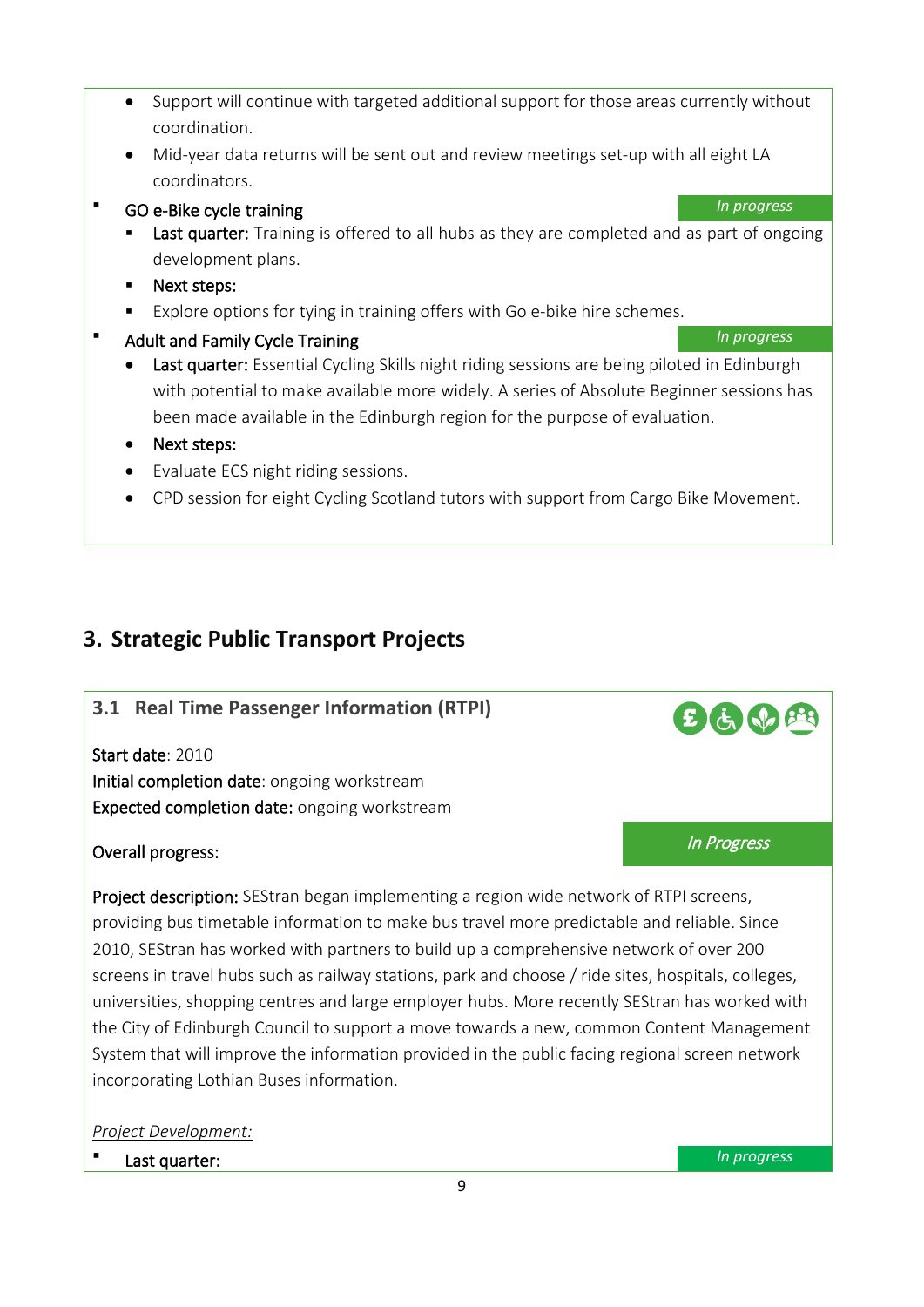- New installations complete for West Lothian at the Livingstone Centre.
- New installations complete in Fife at Kirkcaldy, Glenrothes and St. Andrews
- New installations complete in Clackmannanshire at Shillinghill

#### Stages achieved: *On track*

- Silent running has been completed and system acceptance took place on the 12th of November.
- The system is now live with bus operator data being integrated over the coming weeks.

#### Next steps: In progress and the step step in the step step step in the step step in progress and the step step in the step step in the step step in the step in the step step in the step in the step in the step in the step

- Roll out of new PCs will commence end of November 2021.
- The new system will be updated with real time data from bus operators.
- New system training will be conducted with local authority teams.
- New infrastructure has been ordered for the Scottish Borders & Fife sight surveys will be undertaken in late November/early December.

#### <span id="page-9-0"></span>**3.2 Thistle Assistance Programme**

Start date: 2005 Initial completion date: ongoing workstream Expected completion date: ongoing workstream

#### Overall project progress: *In Progress*

Project description: SEStran has developed the (national) Thistle Assistance Scheme to make using public transport easier for older people and those with disabilities, illness or mobility issues. SEStran is leading on the development of a new journey planning aspect of the scheme.

#### *Project Development:*

#### **Last quarter:** *In progress*

- Thistle Assistance was promoted in key publications, Enable, Inspire and Possibility magazine with editorial highlighting the new journey planning project.
- SEStran officers participated in a Disability Equality Scotland workshop in November.
- Work continues on the journey planning project with further system design.
- The project was presented at both the SEStran Equalities & Access to Healthcare & Integrated Mobility forums.
- Stages achieved: *On track*
	- Journey planning project running to plan.
- Next steps: *In progress*
	- Initial testing of journey planning prototype will commence by the end of the year.

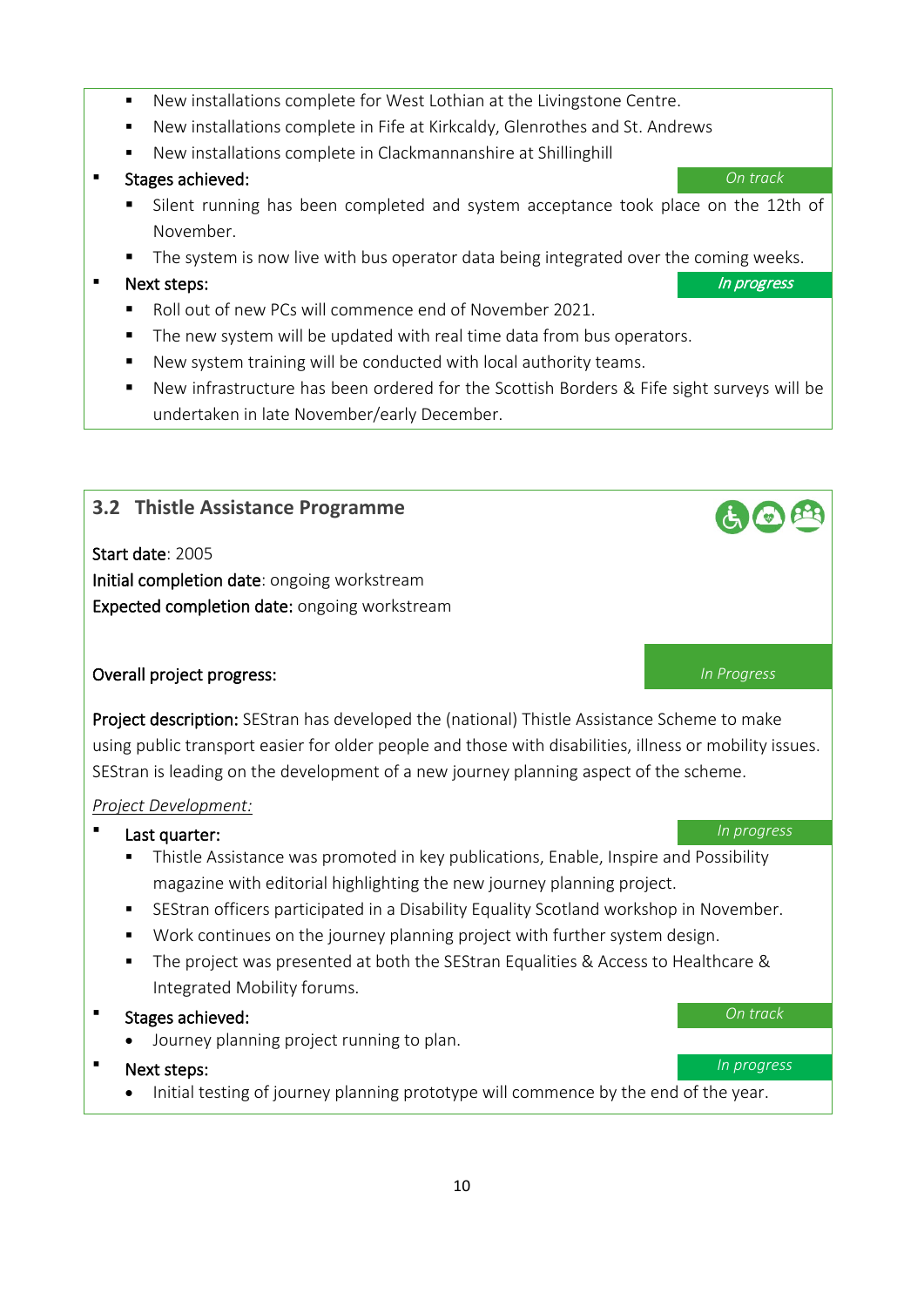#### <span id="page-10-0"></span>**3.3 Newburgh Train Station Study**

Start date: December 2019 Initial completion date: March 2020 Expected completion date: March 2022

## Overall project progress: In Progress and the United States of the United States of the United States of the U

Project description: SEStran procured Systra to carry out a transport options study for Newburgh, on behalf of SEStran. The study is funded by the [Local Rail Development Fund](https://www.transport.gov.scot/public-transport/rail/rail-policy-and-strategy/local-rail-development-fund/) that was introduced by the Scottish Government in February 2018, with the aim of providing funding to develop community led options to improve local rail connections.

#### *Project Development:*

#### **Last quarter:** *In Progress*

- The work to date was presented to the SEStran Regional Rail group.
- Work continues on the detailed options appraisal.
- The project team presented to Wendy Chamberlin MP on the  $11<sup>th</sup>$  Nov.
- Stages achieved: *On track*
	- **Case for Change & Initial Options Appraisal.**
- Next steps: *In Progress*
	- Detailed options appraisal work to be completed by end of the year.
	- Final report due March 2022.

## <span id="page-10-1"></span>**3.4 South East Scotland Transport Transition Group**

#### Start date: June 2020

Initial completion date: subject to ongoing need for group to meet in response to Covid-19 crisis. Expected completion date: as above.

#### Overall project progress: *In progress*

Project description: The South East Scotland Transport Transition Group (the Group) was established in June 2020 to jointly plan for the management of transport related measures during and following Covid-19 related restrictions. The work of the Group, made up of local, regional and national partners, is now moving out of transition phase.

*Project development:*

Last Quarter: *In progress*





 $E(1)$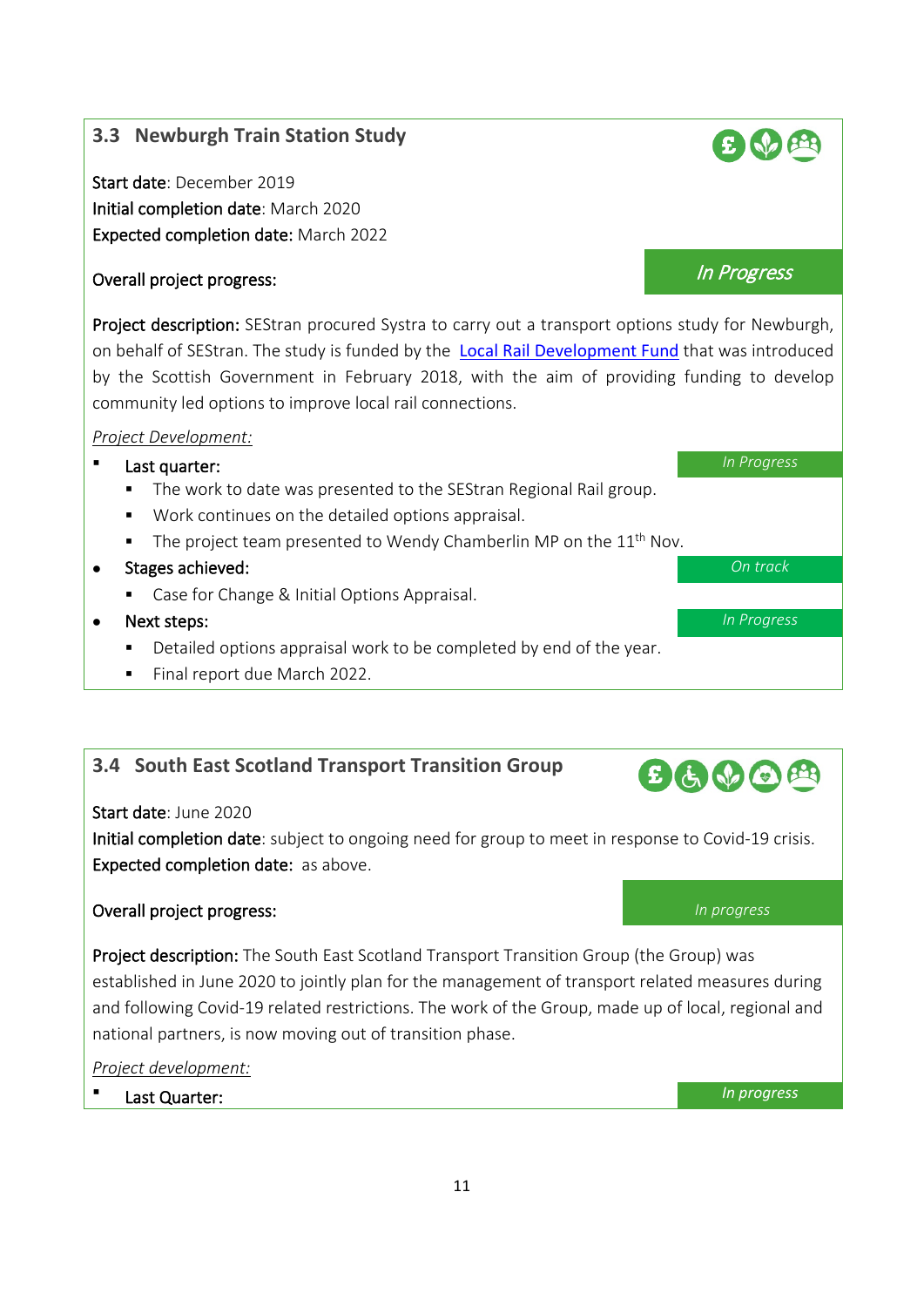- SEStran coordinated the drafting of an evaluation and close out report to record reflections on the South East of Scotland Transport Transition Plan. This report was based on views gathered from the Group.
- The Group continues to meet on a monthly basis until the transition work is complete.

#### Stages achieved: *Complete*

• The work of the Group mostly focused on the delivery of measures under the Bus Priority Rapid Deployment Fund, which is now complete.

#### • Next steps: *In Progress*

- Based on the views gathered from the Group, a review of the evaluation and close out report by the chairs, the Group will agree appropriate steps beyond the temporary 'transition' focus.
- Whilst many of the interventions delivered through the Group were initially focused on temporary arrangements in response to the pandemic, a number have longer term relevance in a post-pandemic world and contribute to wider targets and aims.
- It is envisaged that the Group should cease to meet in addition to the different groups and forums in the region, once the transition work ceases. Some activities may continue through business-as-usual work, and consideration will be given to the appropriate existing groups to take this forward.

#### <span id="page-11-0"></span>**3.5 Bus Service Improvement Partnerships**

Start date: May 2020 Initial completion date: ongoing area of work Expected completion date: March 2026

#### Overall project progress: *In progress*

Project description: The Bus Partnership Fund (BPF) is a £0.5Bn Transport Scotland capital fund for the delivery of infrastructure to tackle the impacts of congestion on bus priority and reliability. Bids can be made by partnerships working towards a Bus Service Improvement Partnership (BSIP) status. BSIPs must be collaborative, involving bus operators and other relevant partners. SEStran has supported the development of six bids in the region to date, including contributions of £5,000 towards the development of bids. Four received funding from Round One, and two applications submitted to Round Two (in October). The bids were submitted by five different partnerships which aim to work towards BSIP status. SEStran has worked with partners to maximise investment in bus priority infrastructure in the region, ensure bids are complementary, and help groupings to become established.

#### *Project Development:*

**Last Quarter: In Progress In Progress** 

12

 $E$  to  $\Omega$   $\oplus$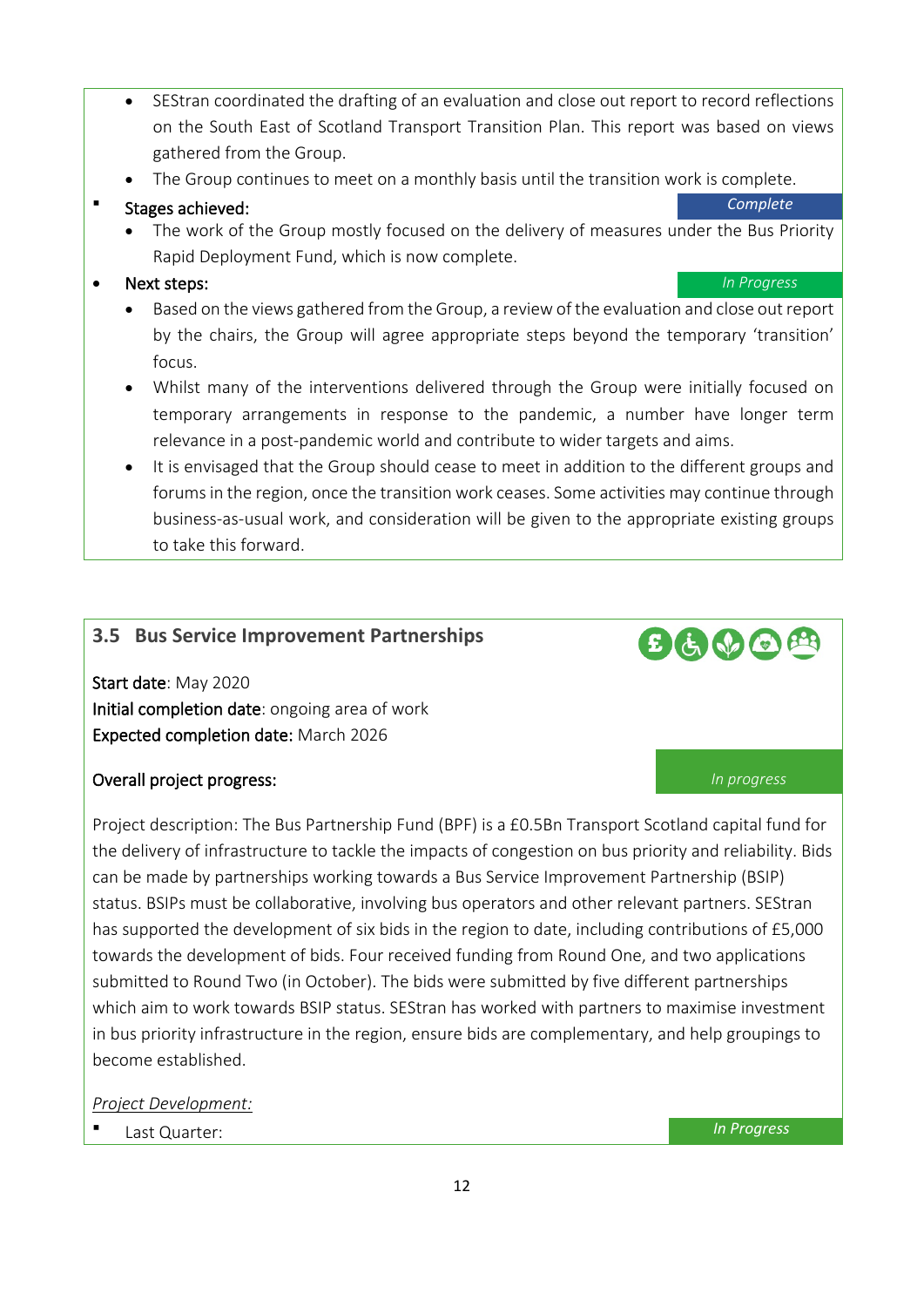13

SEStran remains involved in and supportive of the following partnerships as they develop new governance structures and carry out appraisal work to develop funded options further:

- Fife Bus Partnership (awarded £0.75M for West Fife and £1.845M for Central and North East) Financial contribution made by SEStran towards consultancy work.
- The Edinburgh led bid (awarded £3.03M) led by City of Edinburgh Council. Currently developing new partnership arrangements and have appointed consultants for strategic appraisal work and delivery support.
- The Forth Valley (awarded £0.5M) led by Falkirk Council has appointed consultants for appraisal work. SEStran engaged Mott MacDonald as consultants on behalf of the Partnership to put together the bid documents.
- Stages achieved: *On track*
	- Midlothian Bus Alliance bid submitted to October round. SEStran engaged WSP as consultants on behalf of the Partnership to put together the bid documents.
	- West Lothian Bus Alliance bid submitted to October round. Financial contribution made by SEStran towards consultancy work.

• Next steps: *In Progress*

Work with all Partnerships on proposed governance structures, plans, and schemes, pending the emerging Guidance and regulations from Scottish Government

## <span id="page-12-0"></span>**4. Freight and Logistics Projects**

## <span id="page-12-1"></span>**4.1 Forth Freight Study**

Start date: May 2020 Initial completion date: December 2021 Expected completion date: June 2022 (end date revised by funder, Transport Scotland)

## Overall project progress: In progress and the set of the set of the set of the set of the set of the set of the set of the set of the set of the set of the set of the set of the set of the set of the set of the set of the

Project description: This study, delivered by SEStran in partnership with Forth Ports, explores the potential in the region, particularly around the Forth, for developing sustainable, multimodal freight gateways. It aims to identify key locations for potential freight consolidation centres that would maximise the sustainable movement of freight at national, regional, and local levels. The study is being carried out for SEStran by appointed consultants Aecom. The study is funded by the [Local Rail Development Fund](https://www.transport.gov.scot/public-transport/rail/rail-policy-and-strategy/local-rail-development-fund/) that was introduced by the Scottish Government in February 2018.

- **Last Quarter:** *In progress* 
	- Transport Scotland advised in April 2021 that the evidence and analysis made available through the Case for Change has been incorporated into Transport Scotland's STPR2 process and Case for Change.

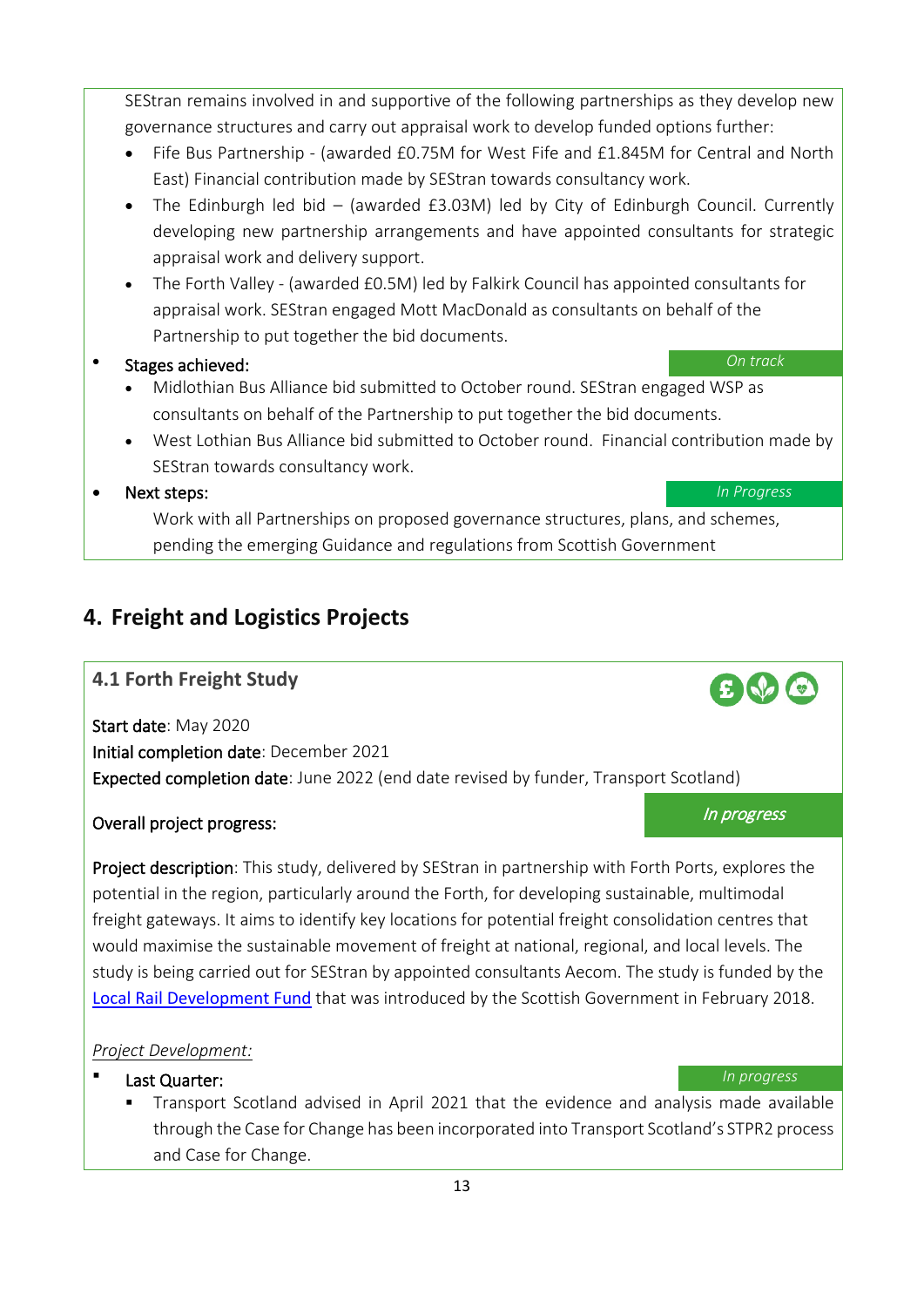- SEStran is in discussion with Transport Scotland Rail Directorate (LRDF funders) to understand how the study work to date can be moved forward as STPR2 progresses.
- Stages achieved: *On track*
	- Case for Change submitted.
- Next steps: *In Progress*
	- **Awaiting feedback from Transport Scotland.**

## <span id="page-13-0"></span>**5. European-funded Projects**

#### <span id="page-13-1"></span>**5.1 SHARE-North**

Interreg North Sea Region, ERDF

Start date: January 2016

Initial completion date: December 2019

Expected completion date: June 2022 (following successful extension application and 6-month Covid-19 extension)

#### Overall project progress: *In progress*

Project description: SHARE-North focuses on shared mobility and its potential to address sustainable transport challenges in the North Sea region. This includes developing, implementing, promoting and assessing car, bike and ride sharing and other forms of shared mobility in urban and rural areas and employment clusters. One example is the establishment of Mobility Hubs. A Mobility Hub seeks to raise the profile of shared mobility (car club, bike-sharing, carsharing), by integrating these modes of transport with existing public transport provision. Following the completion of the Mobility Hub Strategic Study in 2020 SEStran has been working with partners to identify potential opportunities to plan for Mobility Hubs.

- Last Quarter: *In Progress*
	- SEStran attended the SHARE-North Monthly conference calls and participated in the various Internal Mobility Hub Exchange meetings.
	- SEStran participated in an interview with a junior researcher at the Faculty of Spatial Sciences of the University of Groningen in the Netherlands. The purpose of the interview was to learn about the Mobility Hubs practice in the SEStran region for the benefit of hub development in Groningen and Drenthe.
	- SEStran is working with East Lothian Council to expand the Brunton Hall Journey Hub pilot, supporting its development through SHARE-North funding.
- Stages achieved: *On track*

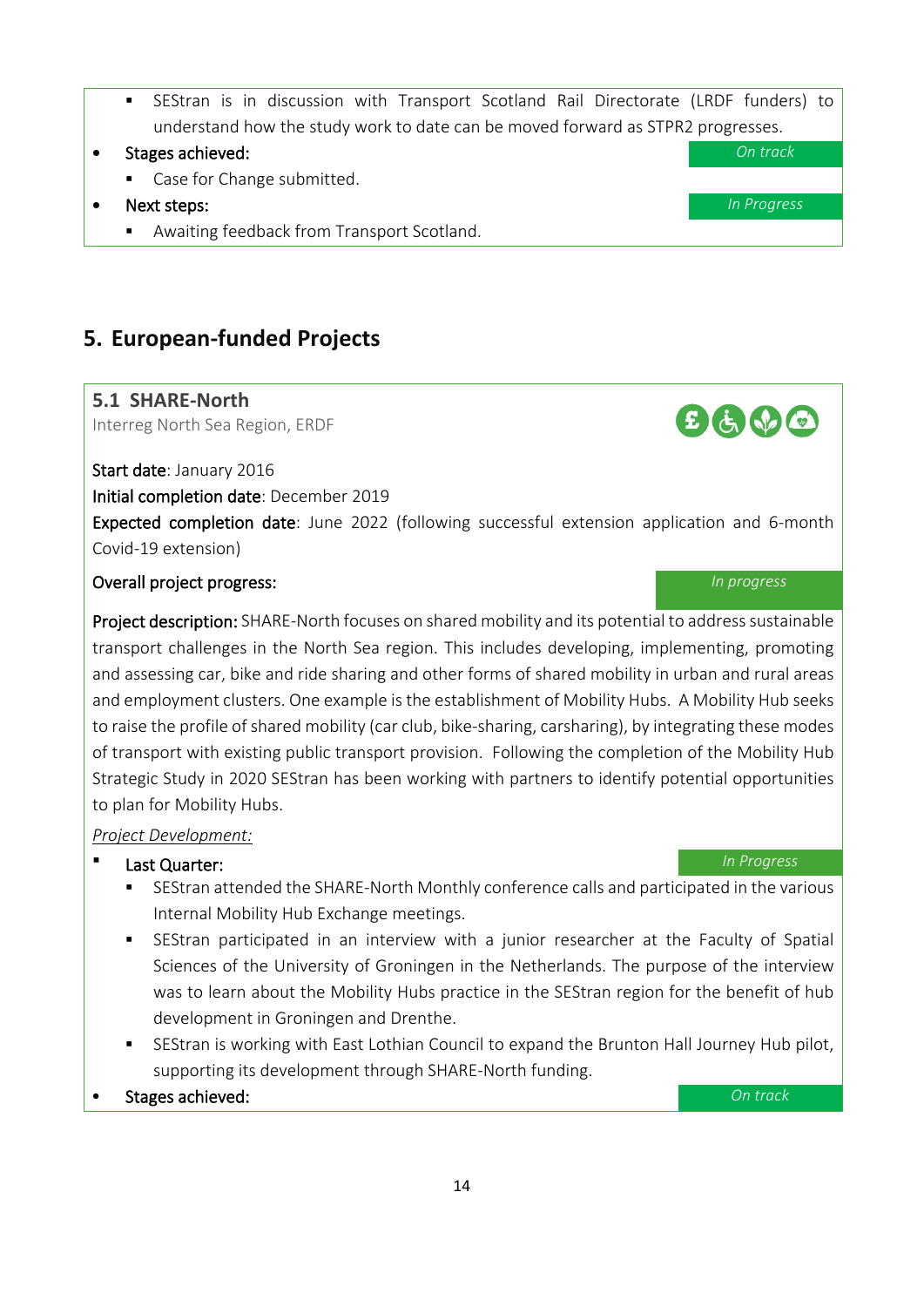- The first stage of the Journey Hub development at the Brunton Hall in Musselburgh is now complete. This includes EV charging facilities for car club vehicles, electronic information displays, and Journey Hub landscaping concept design.
- Next steps: *In Progress*
	- SEStran will continue to work closely with East Lothian Council to monitor the implementation of the Journey Hub project.
	- SEStran is also working with the SHARE-North project partners to reinstate physical partner meetings likely to start in the new calendar year.

### <span id="page-14-0"></span>**5.2 SURFLOGH**

Interreg North Sea Region, ERDF

Start date: June 2017 Initial completion date: October 2020 Expected completion date: June 2023

#### Overall project progress: *In progress*

Project description: SURFLOGH aims to enhance the role of sustainable logistics in urban logistics networks in the North Sea Region. SURFLOGH has created a trans-national network of 'city hubs' promoting innovation in city logistics. These hubs bring together different partners to exchange knowledge and work on innovative pilot projects and business models that can work in real world urban logistics systems. SEStran's Edinburgh pilot operating near Haymarket has now been running successfully since 2018, and the study is in an advanced stage.

#### *Project Development:*

#### Last Quarter: *In progress*

- **Edinburgh Leith hub equipped with new bikes with 8 now operating and a corresponding** uptake in delivery volumes seen.
- SEStran ran a hackathon in partnership with Product Forge in Nov that explored how to engage the public to encourage them to adopt sustainable logistics. One concept will be potentially taken forward by the project team.

#### Stages achieved: *On track*

- **Edinburgh pilot running.**
- Business model framework & canvas developed and being used.
- **Project extension approved.**

#### Next steps: *In progress*

- Perth West stakeholder workshop to be run in December 2021.
- Good Neighbour hackathon concept to be developed links to Edinburgh hub.
- **Drone feasibility study to be developed.**

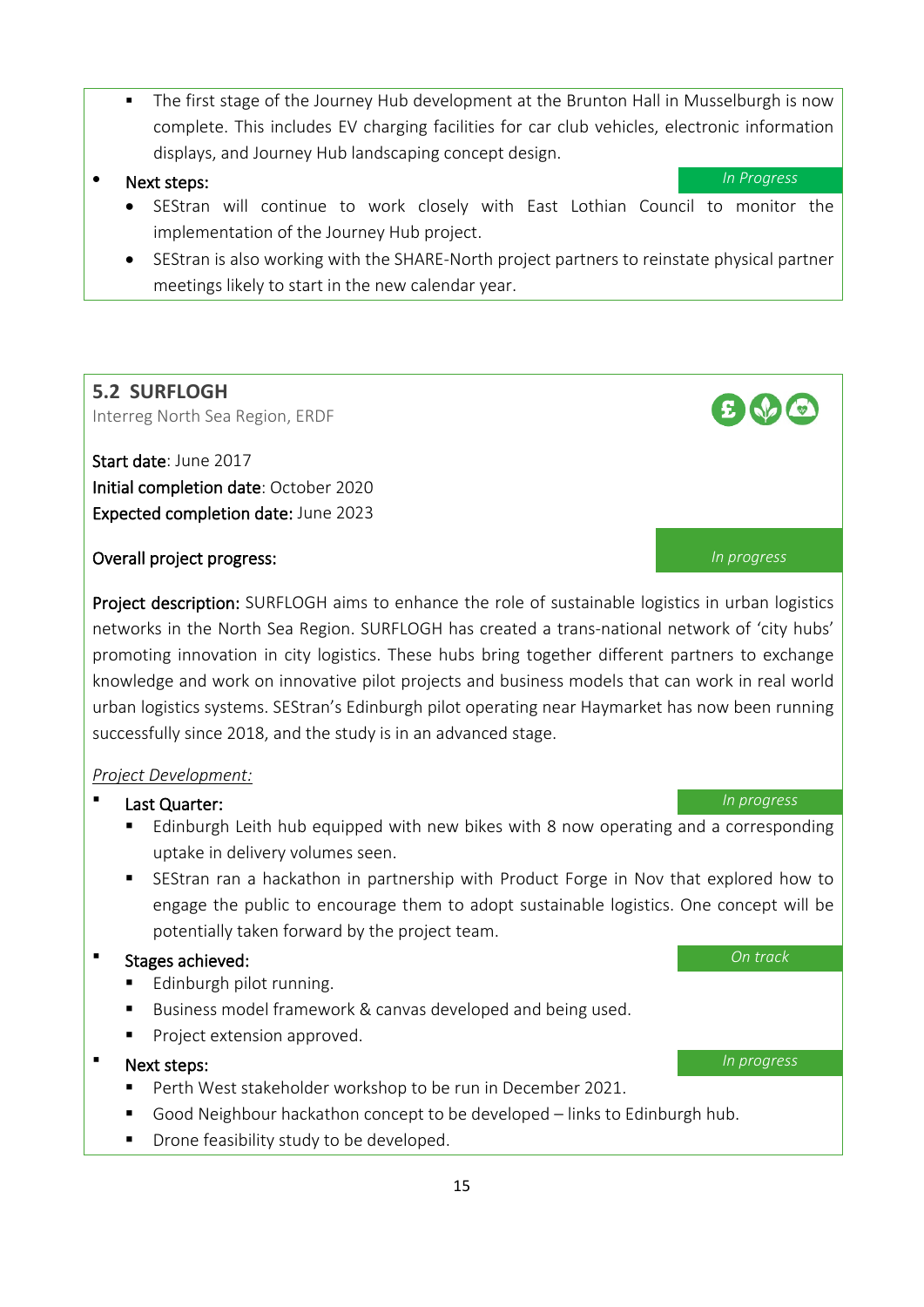#### Develop initial discussions with DHL on integrating potential trial in Edinburgh.

<span id="page-15-0"></span>

<span id="page-15-1"></span>Expected completion date: July 2023 (following 6-month extension due to Covid-19 impacts)

## Overall project progress: Intervalse and the contract of the contract of the contract of the contract of the contract of the contract of the contract of the contract of the contract of the contract of the contract of the c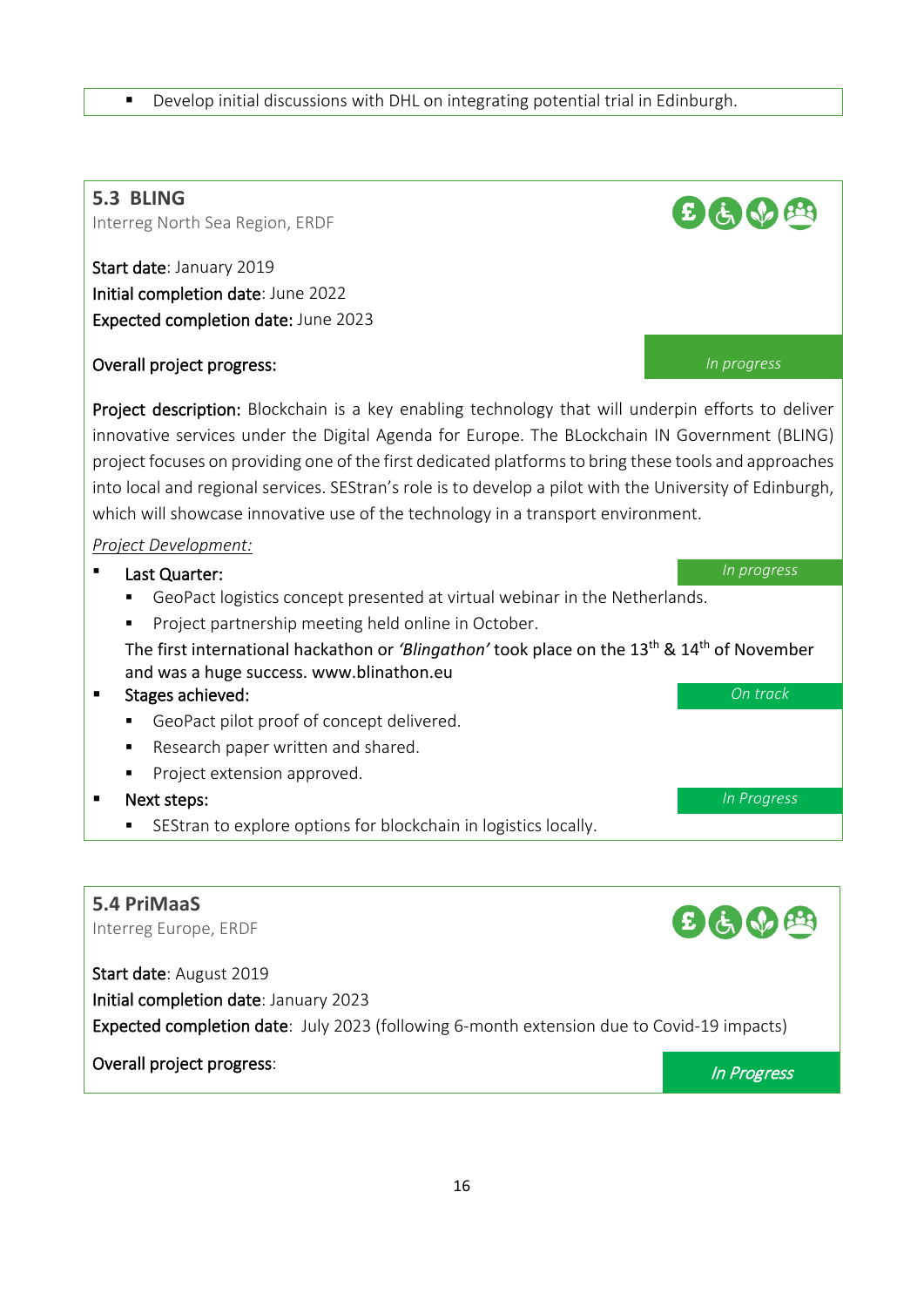Project description: Mobility-as-a-Service (MaaS) is a concept that changes the way people travel and pay for mobility services. The main vision of PriMaaS is to promote MaaS and incorporate wider societal goals through interregional collaboration, sharing best practices, and policy development.

#### *Project Development:*

#### Last Quarter: *In Progress*

 SEStran has been working with its consortium partners to submit a revised MaaS/DRT project proposal to the second round of the Transport Scotland MaaS Investment Fund. Transport Scotland is now reviewing the revised proposal for final approval. SEStran is meeting with its project partners to initiate preparations for the kick-off of the project.

#### Stages achieved: *On track*

- SEStran hosted a Regional Stakeholder Workshop that focused on MaaS and DRT. The seminar included a range of stakeholders and experts in the field of MaaS and DRT, and the event was attended by a range of local stakeholders including transport operators, local authorities, local politicians and SEStran Board members.
- SEStran participated in an interview by a PhD student at the University of Stirling on MaaS.

#### ■ Next steps: **In Progress**

- SEStran has been working on a brief for consultants to help deliver on PriMaaS activities, such as the identification of good practices, organisation of Regional Stakeholder meetings and the development of a Regional Action Plan to help promote MaaS and DRT in the SEStran region.
- SEStran is working with the PriMaaS project partners to reinstate physical project meetings starting in the new calendar year and organising the staff exchange programme as envisaged in the project application.

## <span id="page-16-0"></span>**5.5 CONNECT**

Interreg North Sea Region

Start date: October 2019 Initial completion date: March 2022 Expected completion date: December 2023

## **Overall project progress:** Delayed

**Project description:** [CONNECT's](https://northsearegion.eu/north-sea-connect) overall objective is to support the growth of 'smart inter-modality' in the North Sea Region, through smart efficiency enhancements within freight movement. It looks at connecting the North Sea Region's TEN-T nodes, focusing on implementing new smart processes and working tools (smart inter-modality) and development of strategies for smart efficiency enhancements (smart involvement). <https://northsearegion.eu/north-sea-connect>

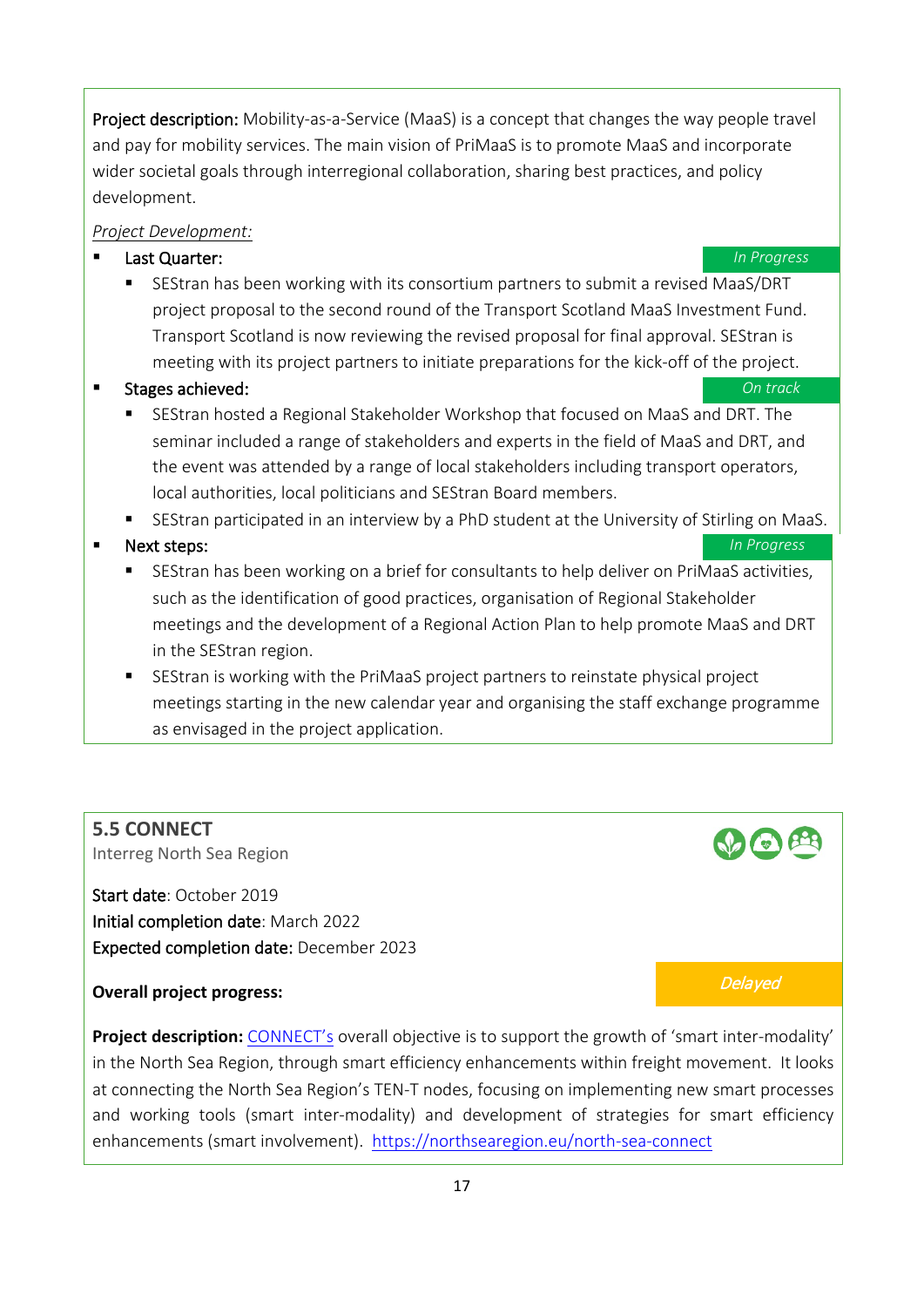#### *Project Development:*

- Last Quarter: *Delayed*
	- SEStran participated in an online meeting with partners.

#### Stages achieved: *On track*

- **Not applicable.**
- Next steps: *In Progress*
	- SEStran drafting an inland waterways paper.
	- SEStran to visit key non partnership ports to assess approaches taken.

## <span id="page-17-0"></span>**5.6 REGIO-Mob**

Interreg Europe, ERDF

Start date: April 2016 Initial completion date: March 2020 New start date: October 2021 New completion date: September 2022 (following approval of additional 1 year funding for project activities in relation to Covid-19 impacts) **Overall project progress:** In Progress and Coverall project progress and Coveral Progress and Coveral Progress

 $E(e, e)$ 

Project description: REGIO-Mob aims to promote "learning, sharing of knowledge and transferring best practices between the participating regional and local authorities to design and implement regional mobility plans (or Regional Transport Strategies)".

#### *Project Development:*

#### **Next steps: In Progress**

- The additional REGIO-MOB activities, through a partnership made up of 6 partners from 6 European regions (IT, PL, RO, SI, GR, UK), with complementary skills and experiences on the management of policies for sustainable mobility (local authorities, regional mobility development agencies and regional management authority), will allow an exchange experiences aimed at learning about the best solutions developed to deal with the Covid-19 crisis and to improve 6 policy instruments for public transport policies to meet the new needs of planning and guarantee a safer and sustainable mobility.
- To achieve these results, a process of exchange of experiences and the identification, together with the stakeholders, of 12 good practices is envisaged (2 per partner); an Interregional exchange process with the selection of good practices that will be the subject of in-depth analysis during 3 learning events scheduled in PL, UK, SI.
- Finally, a storytelling video and 6 brief summaries on the key elements learned to drive the change will offer visibility of the results achieved and will facilitate applicability in project's regions and replicability in other European regions as well.